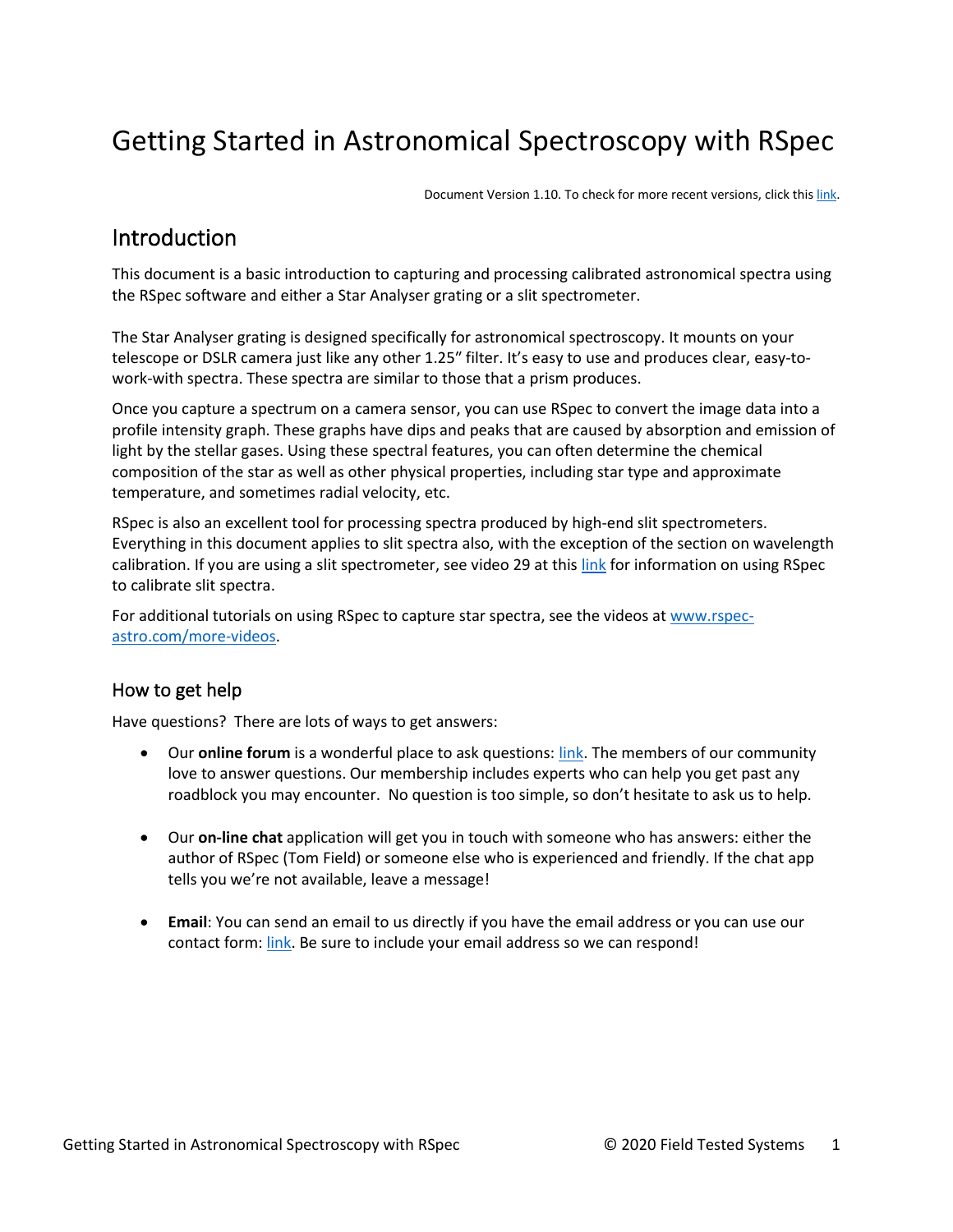#### Free practice run

We have a great video of Tom Field teaching an hour-long, hands-on workshop at an SAS/AAVSO conference.

We encourage you to view the workshop video and follow along step-by-step with RSpec running on your computer. Go to this [link](https://www.rspec-astro.com/setupdownload/) to download:

- a trial version of the RSpec software
- the workshop sample data files
- a complete video of the workshop.

This is a great way for you to practice the procedures described on the following pages.

# 1. Selecting the right Star Analyser

There are two models of the Star Analyser: SA-100 and SA-200. These differ in the angle at which they deflect the spectrum. To determine the best Star Analyser and spacing for your particular setup, see the explanation and calculator here a[t www.rspec-astro.com/calculator.](http://www.rspec-astro.com/calculator)

For the most commonly used equipment configurations, the calculator is likely to tell you that the Star Analyser 100 is the optimal grating. In certain situations, however, the calculator may indicate that the SA-200 is best suited. This is most often the case when the grating is mounted relatively close to the sensor (for instance, in a filter wheel).

# 2. Mounting the Star Analyser

Mount the Star Analyser on your camera or filter wheel at the distance from the sensor determined by the calculator in step 1. The distance provided by the calculator is approximate. Low-resolution spectroscopy is very forgiving, so the actual distance between the grating and sensor doesn't have to exactly match that called for by the calculator.

*Note:* As noted in the instructions for step 1, if you are using a DSLR, you may need our AD-58 or AD-T2 adapter[: link.](https://www.rspec-astro.com/dslr-adapter/)

Locate the alignment mark on the Star Analyser, as shown below.



This mark allows you to screw the Star Analyser into your camera nosepiece or filter wheel so the star's image and its spectrum are positioned "horizontally" on the camera sensor as shown below. (Notice in the image below that the brighter spectrum is to the right of the star image.) For example, in the case of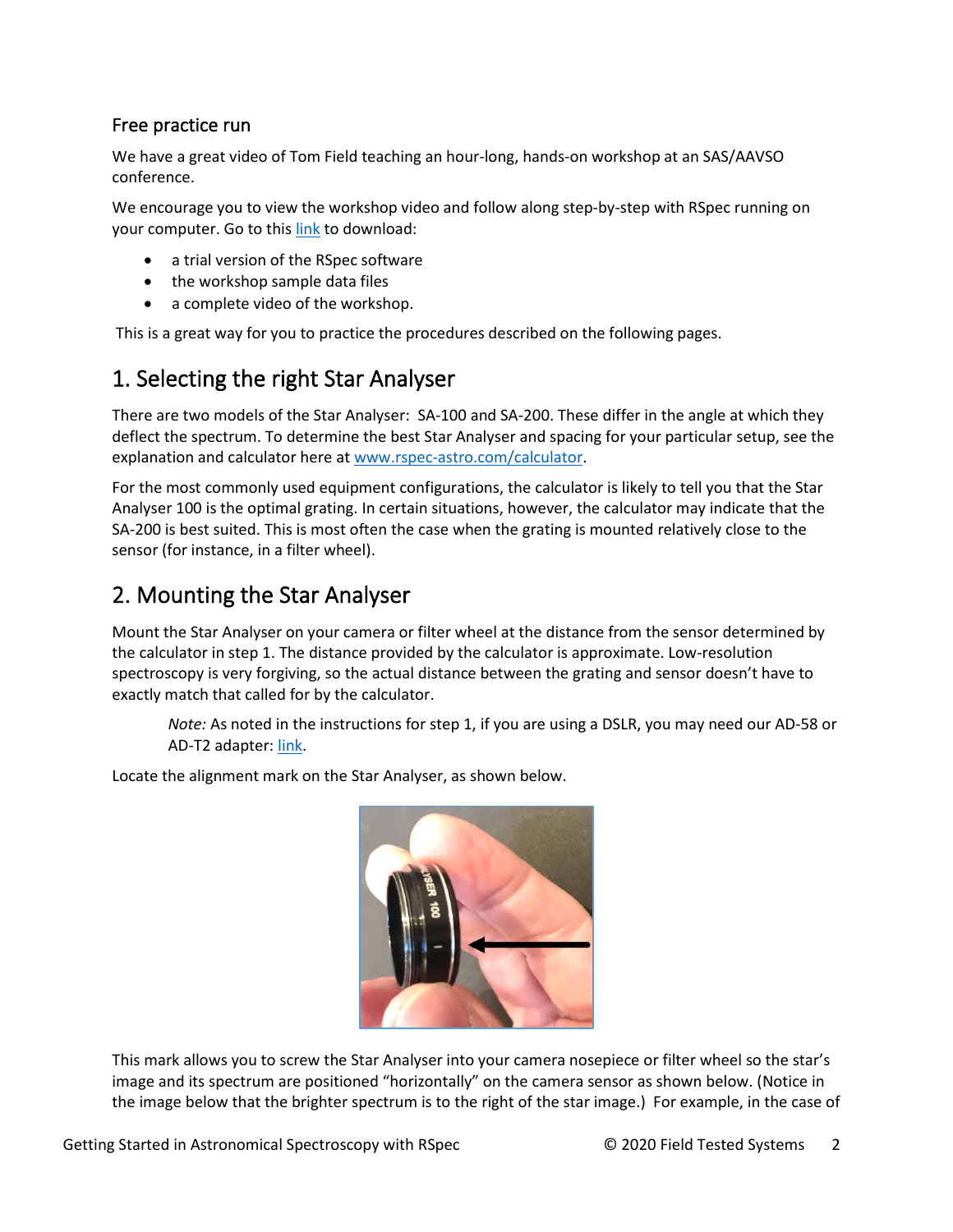a DSLR, the proper image is obtained if the mark on the Star Analyser is on the right side of the camera (where "right side" means the side on your right as you stand behind the camera and look through the viewfinder.)



To confirm and fine-tune the Star Analyser's rotational position, capture an image using any imaging software you wish. If the spectrum does not appear to be horizontal, rotate the grating a bit and capture another test image. Don't worry if this fine tuning takes a few tries. This is a trial and error process.

*Note:* It is not necessary that the spectrum be exactly horizontal. After you capture the image, the RSpec software can rotate the spectrum to be closer to horizontal. In some rare circumstances, however, using software rotation can introduce minor artifacts into the spectrum. Software rotation may also slow the software on large images and also make it more difficult to point your telescope, because the orientation of the spectrum is at a different angle than you are seeing.

You can fine-tune your grating's rotation during the day by using a compact light source located across the room or the light in an adjacent room viewed through a door that is open only an inch or two. In the early evening, a distant street light can suffice.

*Warning!* **Never** look at the sun through a telescope or camera lens or viewfinder or directly.

After getting the Star Analyser aligned on a telescope, it's helpful to secure it in that position. You can use the lock ring that came with the Star Analyser, although that can be a bit cumbersome. Alternatively, you can secure the Star Analyser with a small bit of removable silicon bathtub caulk or Teflon tape applied to the threads of the grating filter cell.

# 3. Capturing data

You can use either a monochrome or color camera to capture images. Monochrome is a bit more sensitive. But sensitivity is not critical because there are lots of bright stars to study. Color can be helpful if you're teaching or doing public outreach. That's because color cameras, while not as sensitive, produce spectra that are easier for newcomers to appreciate and understand because of their ROYGBIV appearance.

We strongly encourage you to use a mono camera if you have one already or are choosing a camera specifically for the Star Analyser and science in general. Color cameras make it somewhat more difficult to move beyond visual spectra processing into more advanced activities, like color temperature, etc. These difficulties come from the fact that the colors aren't "true" because of the 3 Bayer filters, which also cause a loss of resolution. Color cameras can also result in loss of spectral range due to the UV/IR cut filters and artifacts produced by color cameras. But, as noted above, for outreach and general introductions, color has more visual impact on newcomers.

You should begin by capturing the spectrum of a bright Type A star like Vega or Sirius. That's because these stars have clear Hydrogen Balmer lines.

Please stop here and re-read the above paragraph. **It's very important to start with a Type A star!**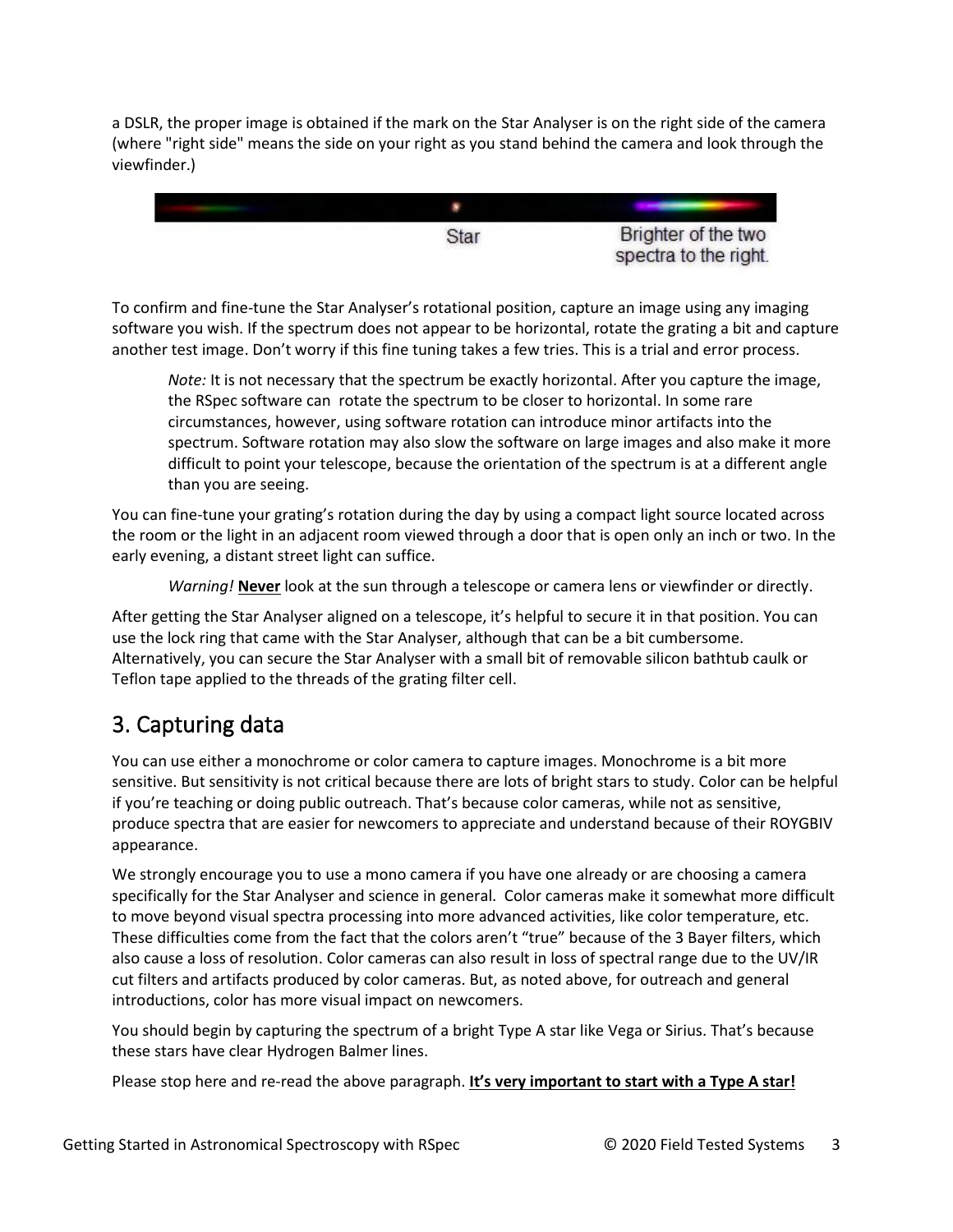To get started, point your telescope (or DSLR) at a Type A star like Vega or Sirius and capture an image with your camera.

#### 3.1 The big picture

Capturing astronomical spectra is very much like capturing other astronomical images. You need to take into account:

- **Exposure time**: You need long enough exposures to capture sufficient photons for a bright image. But if you use too long an exposure, you saturate your camera.
- **Focus**: You need to have good focus.
- **Tracking**: For longer exposures, your equipment needs to track the motion of the stars in the sky.

*Note:* there are some exceptions to this. See the Tracking section further down in this document.

None of these are particularly difficult, and they're not much different from in the requirements for visual imaging. Getting the correct exposure and focus can require a bit of trial and error. The next couple of sections walk you through that.

> *Note*: if you are new to astrophotography we encourage you do some initial imaging *without the Star Analyser.* You need to be comfortable finding, focusing, tracking and correctly exposing targets without the Star Analyser before you add one. We also encourage you to choose targets when they are high in the sky, away from the horizon and to avoid nights with bad seeing. If even the stars directly overhead are twinkling, it will be difficult to capture useful spectra.

### 3.2 Using a still camera

If you're using a still camera, continue to use whatever imaging software you've used in the past to control your camera and download images. The RSpec software can read any bmp, FITS, jpg, png, tiff, or DSLR raw file.

If you're using a DSLR, we recommend you use either the camera control software from the camera vendor, or a program like BackyardEOS or BackyardNIKON.

Note that Raw DSLR files are often quite large and aren't generally necessary for low-resolution spectroscopy. Low compression (lossless) JPGs from your DSLR are faster and easier to work with.

You can capture good spectra without removing the IR filter from your DSLR. Although any spectroscopic features in the deep red will not generally be visible, the majority of the features you'll work with at this stage won't be affected by the filter.

To view a captured image in RSpec, use the **Open** button on the RSpec **Image File** tab, as shown below: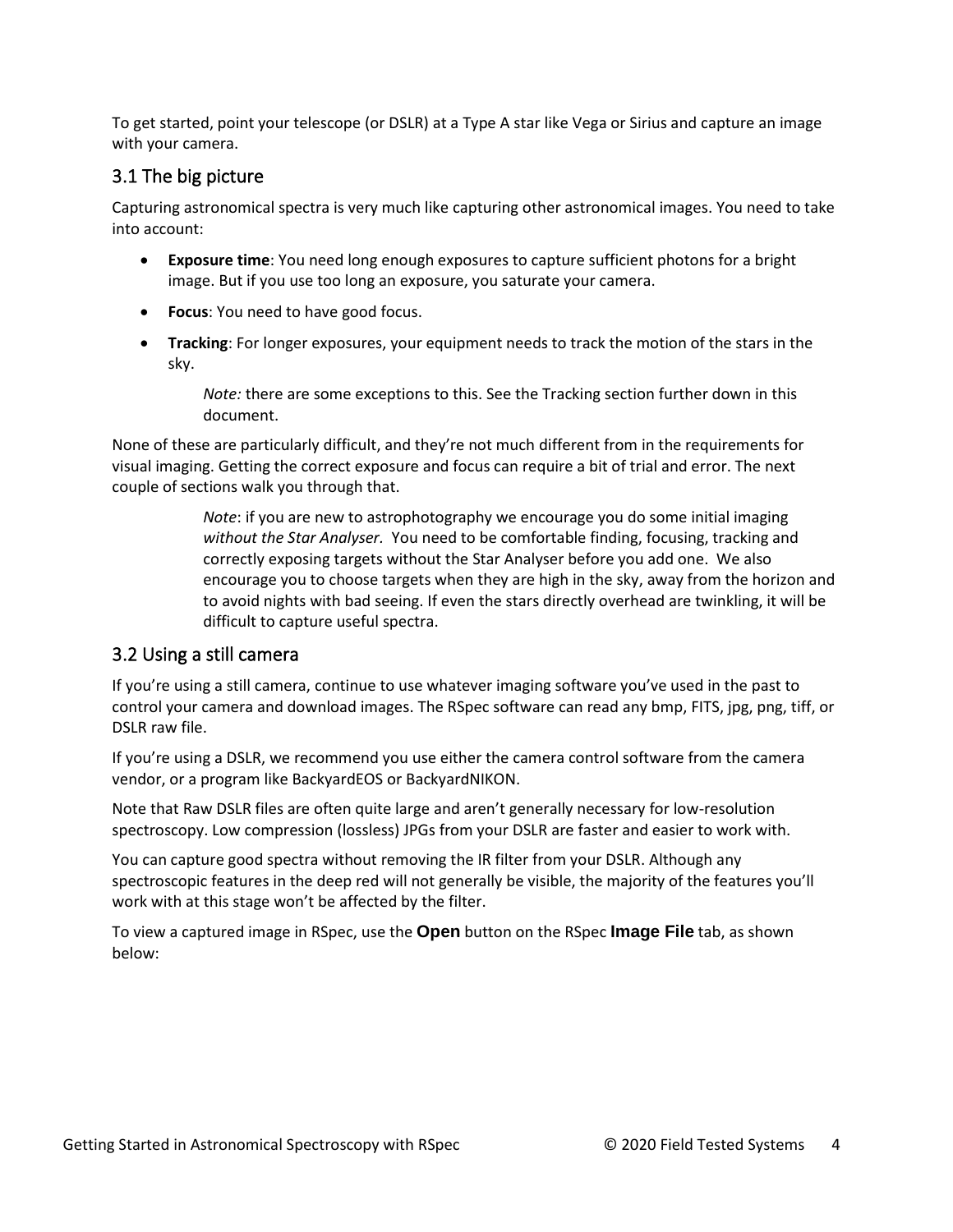

*Hint:* You can also open an image in RSpec by using your mouse to drag-and-drop a file from Windows Explorer onto the image panel in RSpec.

#### 3.3 If you're using RSpec in the field and wish to view spectra as you capture images

You can configure RSpec to automatically open any new image that appears in a folder of choice. With this option enabled, when your camera software saves an image file in the chosen folder, RSpec will open it automatically. This allows you to examine your images as you capture them, making your imaging session smoother and faster. *This feature is really helpful when you're focusing.* To take advantage of this feature, put a checkmark on the **Auto-Open** box as shown below.

| Live Camera | Video File | Image File |                       |
|-------------|------------|------------|-----------------------|
|             |            |            |                       |
|             |            |            | to Open               |
|             |            |            | ○ Auto-Open new files |

To specify which folder the auto-open feature monitors, go to the **Advanced** tab on RSpec's **Options** screen.

#### 3.4 Using an astronomical video camera

If you are using a video camera that has DirectX drivers, RSpec can display the video stream as it is captured in real time. First, select the camera by clicking on the **Open** button as shown below:

| Live Camera Video File<br>Image File |                         |                  |
|--------------------------------------|-------------------------|------------------|
|                                      | Pause Camera Input      | Crop             |
| Record Camera to file:               |                         | <b>B</b> Open    |
| <b>B</b> Record<br>Pause             | Setup<br>$\bullet$ Stop |                  |
|                                      |                         | <b>Lontigure</b> |
|                                      |                         |                  |

If you're using a video camera that has large frames ( >16 megapixels) or a very fast frame rate, you may need to reduce the frame size and/or slow down the frame rate a bit. To reduce the frame size or make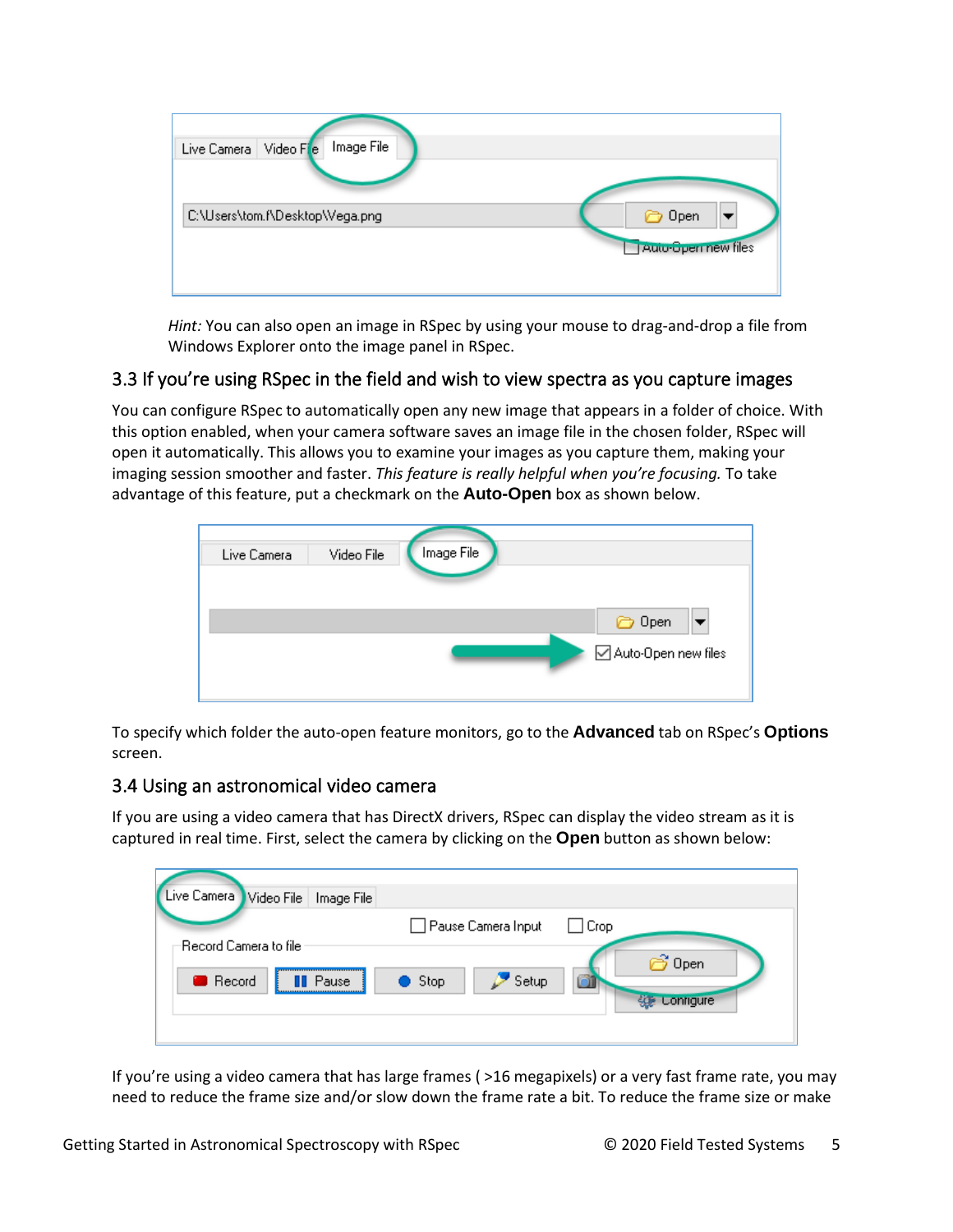other changes to your camera's configuration, use the Configure button in RSpec (as shown below) to access your camera's configuration screen. On that screen, you might also configure your video camera for a region of interest (ROI) that just includes the star and spectrum.

| $\bullet$<br>F/S      | Rotate - 322.0 Subtract background |      |                    |             |               |  |
|-----------------------|------------------------------------|------|--------------------|-------------|---------------|--|
| F<br>Live Camera      | Video File Image File              |      |                    |             |               |  |
| Record Camera to file |                                    |      | Pause Camera Input | $\Box$ Crop | <b>3</b> Open |  |
| <b>Record</b>         | <b>II</b> Pause                    | Stop | Setup              | G1          | Configure     |  |

To slow down the video frame rate of your camera, use the same Configure option above to access your camera's settings. Or, you can use the RSpec **F/S** ("Frames/second) button shown below:

| 6.0 F/S<br>Live Camera Video File<br>Image File     | <b>Set Frames/Second</b>                                        |
|-----------------------------------------------------|-----------------------------------------------------------------|
|                                                     | □ Pause Camera Input  <br>$\Box$ Crop                           |
| Record Camera to file.<br>Record<br><b>II</b> Pause | <b>B</b> Open<br>ôı<br>$\bullet$ Stop<br>' Setup<br>《 Configure |

Some video cameras can also optionally produce static images (e.g. FITS, JPG, PNG), perhaps even stacking them on the camera. If you prefer longer exposures, you can use these static images from your camera. Use your camera's control software to capture images directly to your hard disk or SSD. Then, open the images in RSpec as you would open any other image file, as discussed previously.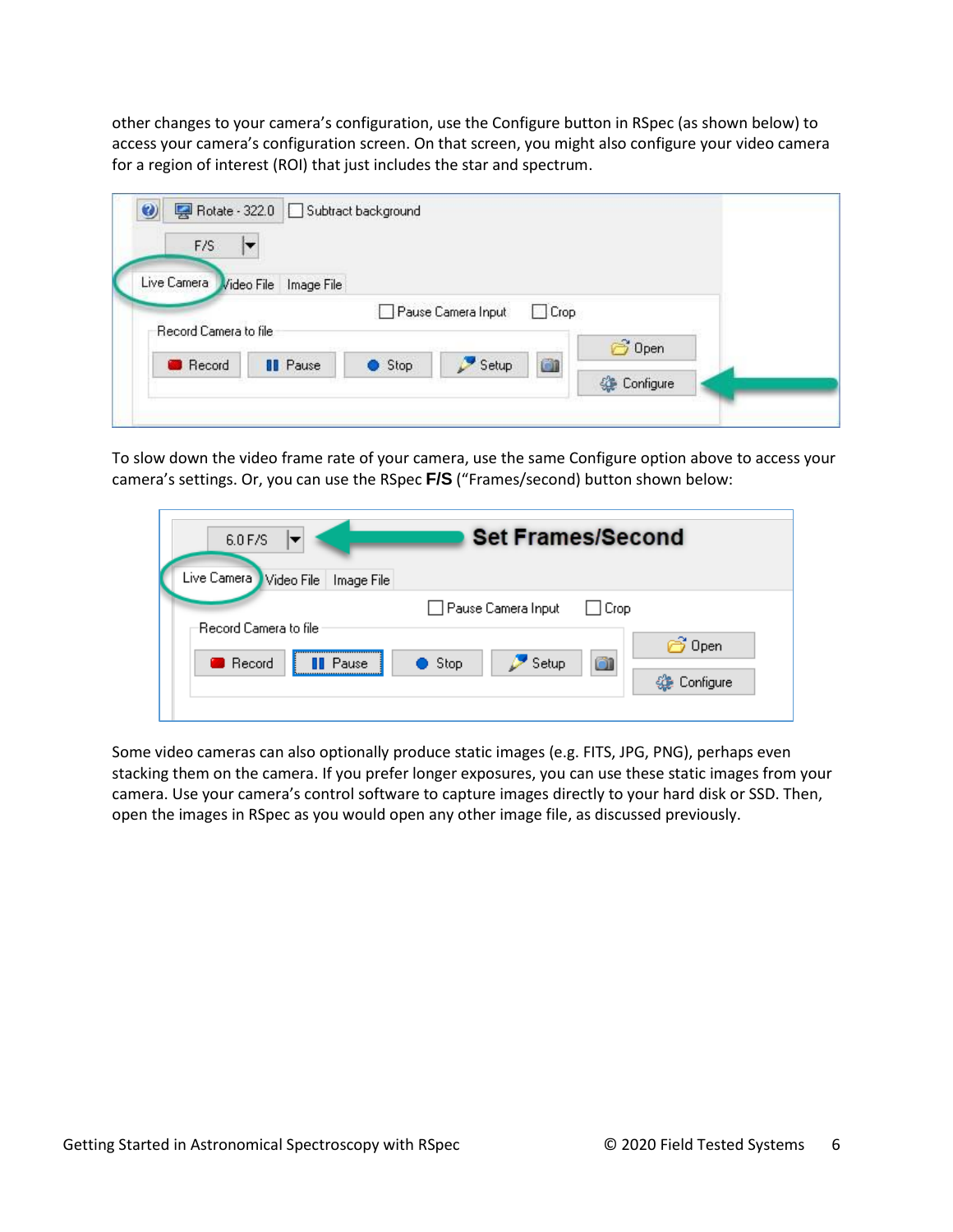# 4. Examining your image

The RSpec screen consists of two side-by-side panels as shown below:



The left panel of this RSpec screen contains the image as seen through the telescope or camera lens; the right panel contains a profile graph that we will discuss in a moment.

With proper exposure levels and focus, the left panel of your screen should contain a star and spectrum as shown below (in color or mono). We're showing a color version. If you're using a mono camera, your image will, of course, be in black and white.

Leftmost in the image below is the round image of the star itself. This is a small portion of the starlight that passed *straight through* the diffraction grating without being diffracted.

To the right of the star is its spectrum. This is starlight that was diffracted by the grating.

If the star or spectrum don't appear in your initial images, don't worry – on the next few pages we'll show you how to improve your image.

If no stars are visible in the image in the left panel, make sure your telescope or camera is pointed properly, lengthen your exposure time, and experiment with different focus settings, as discussed on the following pages.

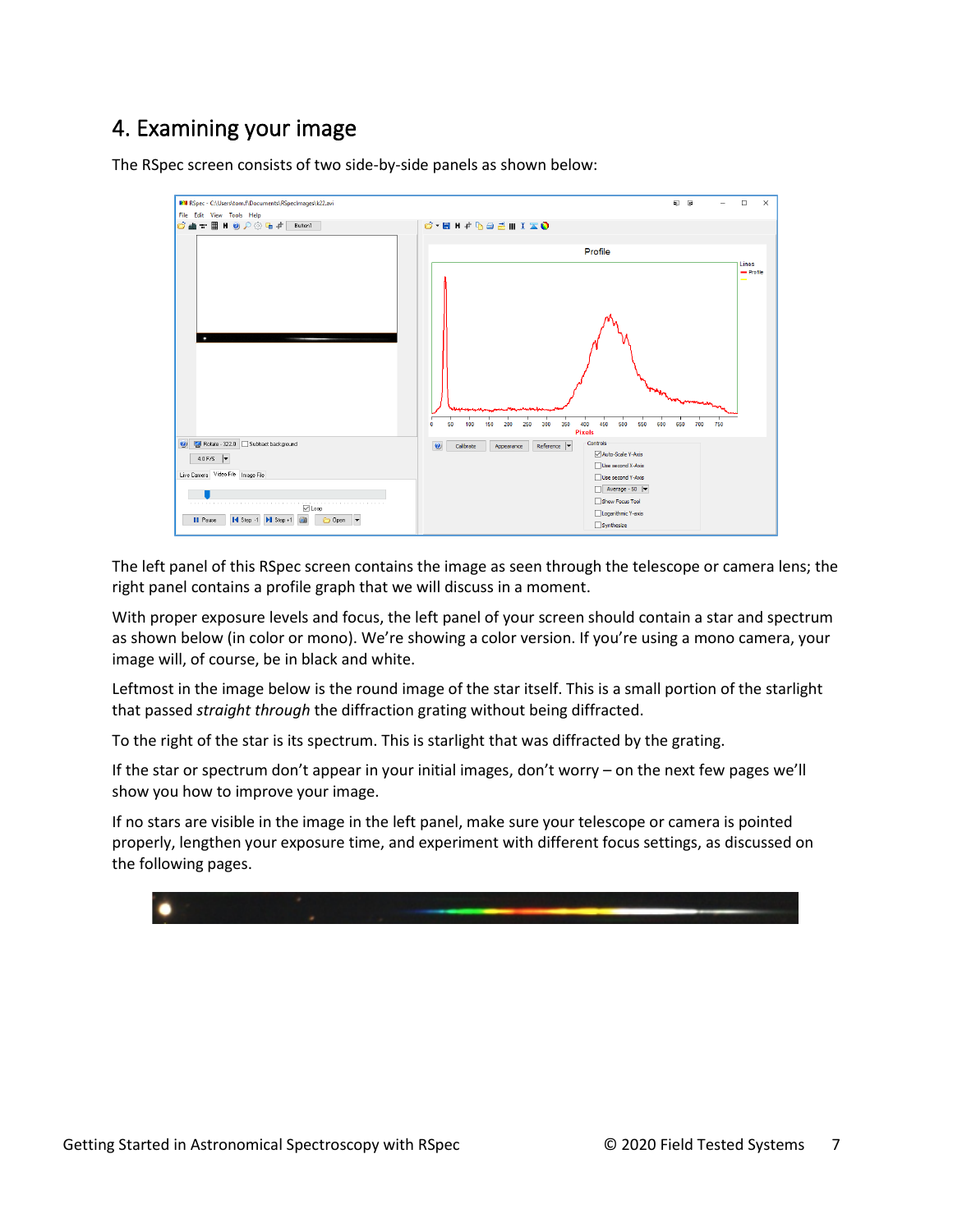If the star and spectrum are not horizontal, you can rotate the image using the **Rotate** button, as shown below:

|                                       | <b>图</b> Rotate | Subtract background |
|---------------------------------------|-----------------|---------------------|
| Live Camera   Video File   Image File |                 |                     |

### 4.1 Adjusting the orange sampling lines

If you can see a star (even if its spectrum is not visible to its right), hold down your mouse and move the orange sampling lines so they snugly bracket the star above and below, as shown below:



# Orange lines bracketing a star and its spectrum

### 4.2 Your first profile graph

If you have sufficient exposure and good focus, you should see a graph on the right side of the RSpec screen, as shown below:



The graph should have dips in it similar to the one at about 425 pixels in the above image. Absorption features are caused, for example, by the star's Hydrogen absorbing specific wavelengths.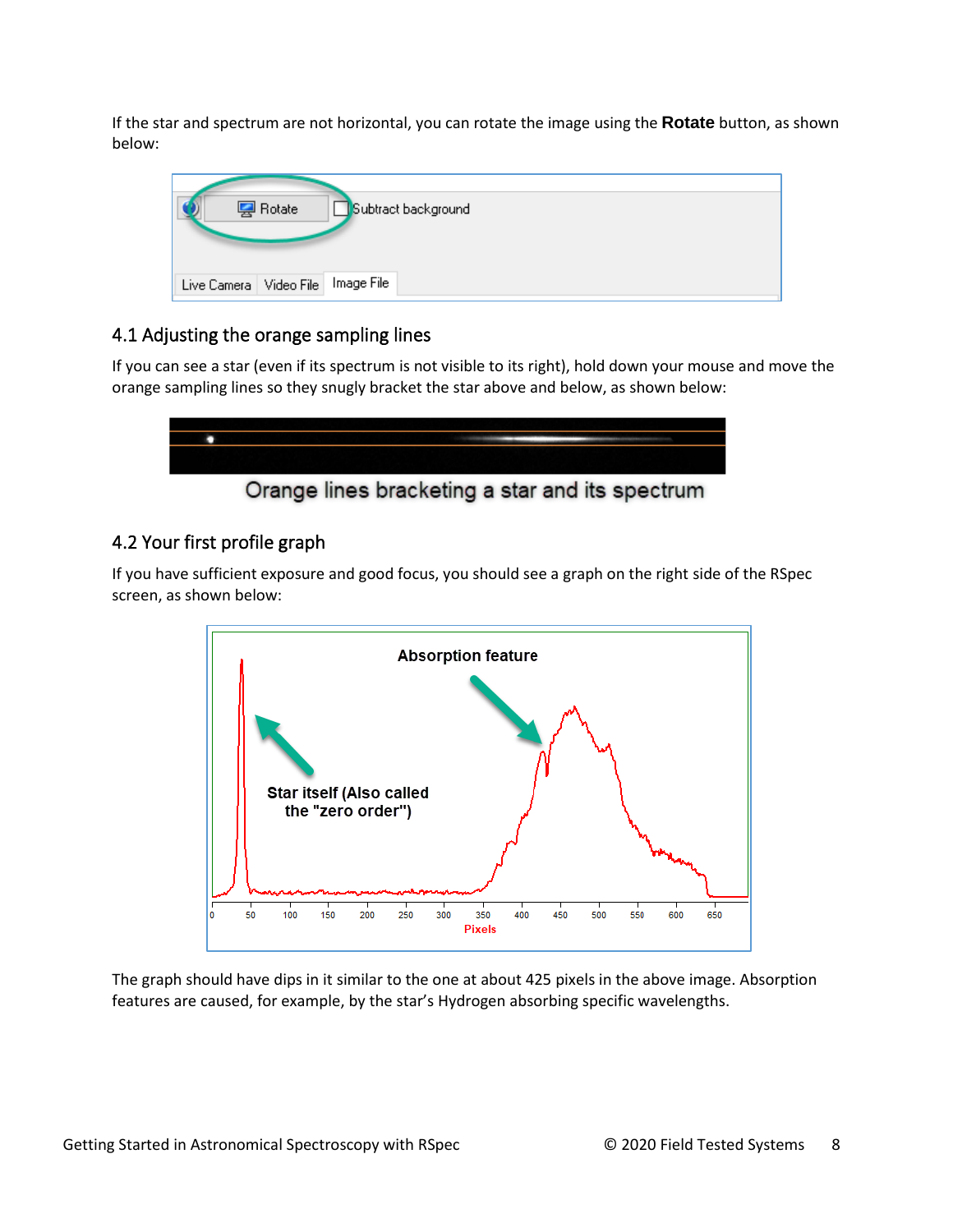# 5 Getting the best spectrum you can

Even if you can see absorption features in the graph on the right side of the RSpec screen, you may be able to improve the clarity of features in the graph, as described in the section below.

In normal astronomical imaging (without a grating), a star's photons fall on a *handful* of CCD pixels.

When you add a Star Analyser grating, it spreads out the same number of photons across *hundreds* of pixels. This means that images will be much dimmer.

When you add a diffraction grating to your telescope, because the light is spread out, the sensitivity of your system drops by 5 or 6 magnitudes. That means if your normal limiting magnitude is 15, with a grating it will be 9 or 10.

If your exposure time is too short, or seeing is bad, or the target star is out of focus, you may not be able to see the absorption dips in the spectrum as shown in the graph above.

Below is an example of how a spectrum appears if it is poorly focused or captured with bad seeing. It's a type A star, but notice that it has almost no discernable features (dips or peaks.) An under-exposed image would have the same problem.



The above problem would also happen if your spectrum isn't dispersed ("spread out") enough because the grating is too close to the sensor or your DSLR zoom is too low.

It is not possible to calibrate or study a spectrum that is as noisy or feature-free as this one

In the following sections, we'll discuss how to reduce the noise in your spectra so that the spectroscopic features (dips/absorption and peaks/emission) are as pronounced as possible.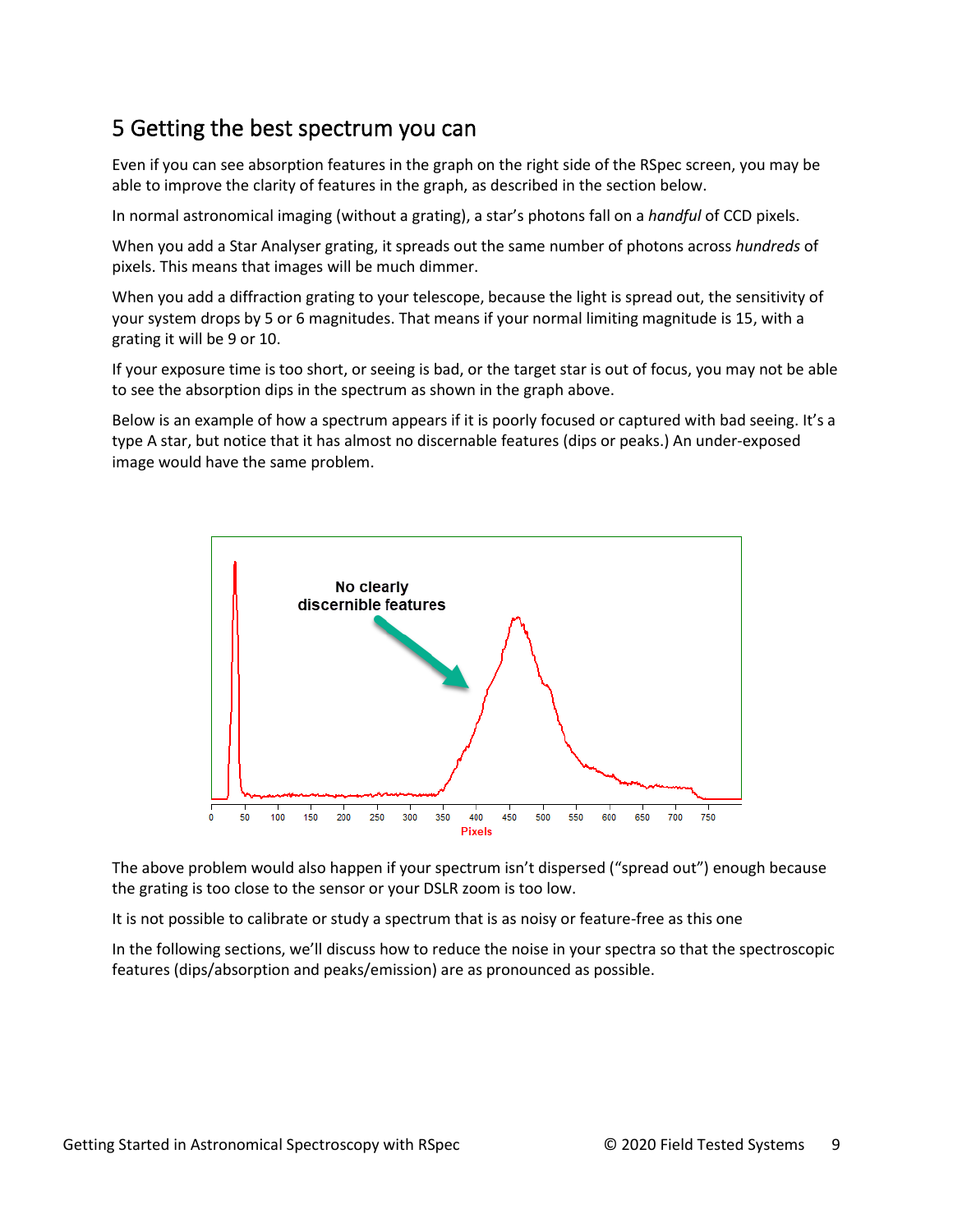### 5.1 How does incorrect focus affect a spectrum profile?

The image below shows two profiles of the same Type A star.

The blue profile was captured after focusing on the star. Features are weak, distorted or missing. The red profile is the correctly focused spectrum. Features are sharp and deep.



## 5.2 Why is the focus for a spectrum different than the its zero-order star?

Diffracted light travels further to reach the CCD than the zero-order star light. The longer light path requires different focus.

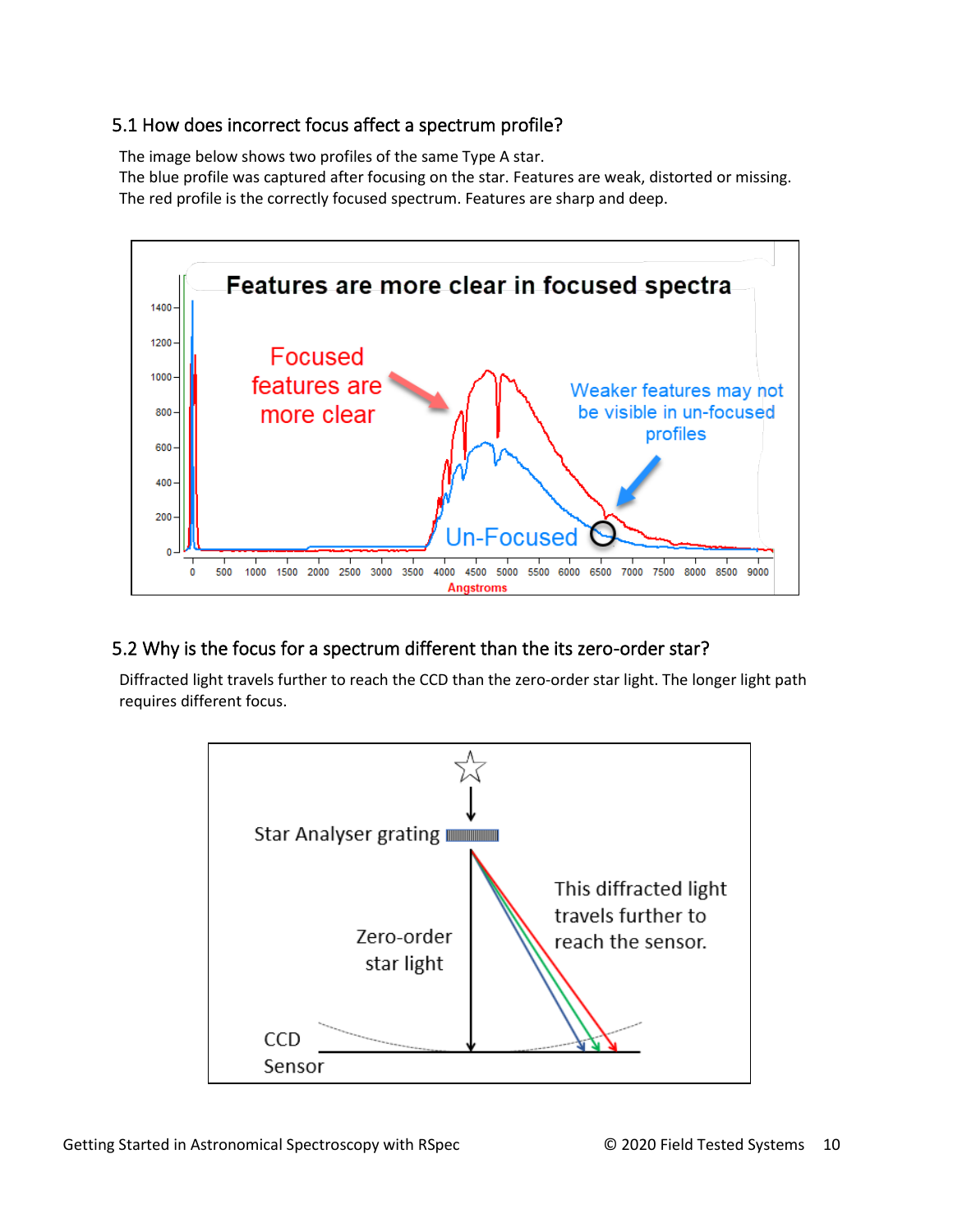### 5.3 How to Achieve Good Focus on a Spectrum

Achieving proper focus on a spectrum captured with a slit-less device can be a challenge. If you focus on the star, the spectrum will not be in focus.

The two samples below were captured with different focus settings.

The first sample is focused on the star using a Bahtinov mask. [\(https://en.wikipedia.org/wiki/Bahtinov\\_mask\)](https://en.wikipedia.org/wiki/Bahtinov_mask) Examining the profile graph, we can see that the Hβ line is distorted. It's overly wide and has a small "bump" on the right.

The second sample is focused on the spectrum. Even though the star is out of focus, the H $\beta$  line is narrow and symmetrical with a lower FWHM.

Recommended focusing technique: initially focus on the zero order star. Then gradually adjust focus for the sharpest features in the profile graph.

Provided your equipment configuration hasn't changed, the amount you have to de-focus from the zero order to get best spectrum will be the same for all targets. Make a note how much you have to defocus for the best spectrum profile. On subsequent spectra of any star type, you can first focus on the star and then simply de-focus that same amount.



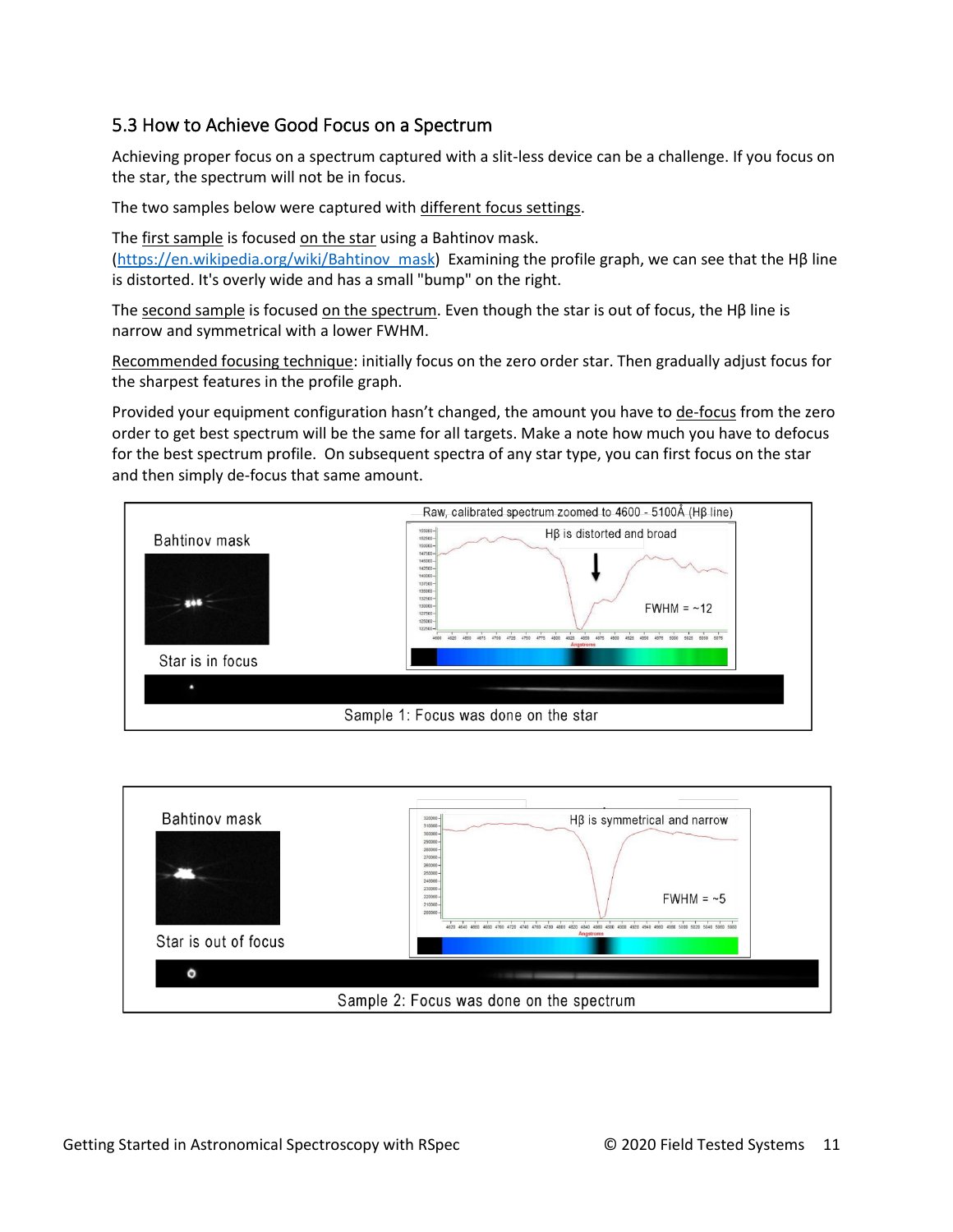### 5.4 Exposure time

If the spectrum image and profile graph from your camera aren't sharp and crisp, the image may be underexposed, poorly focused, or captured when the seeing was bad.

Take a series of images with different exposures and focus settings until you see a spectrum similar to Sample 2 in the preceding section. You may even be able to spot in your image a tiny gap in the spectrum like you can in Sample 2.

Don't worry about over-exposing the star. RSpec can handle that with no problem!

#### 5.5 Stacking images

If you've done much deep sky imaging in the past, you may be familiar with the process of stacking (averaging) images to remove noise and increase image quality. You can stack images of spectra in the same way you stack visual images of planets or galaxies.

We recommend against adding the extra step of stacking at this stage. As we discussed earlier, your first spectra should be of bright stars so that stacking is not necessary.

Later, when you've mastered the process and you're capturing the spectra of dimmer stars, you can stack them using whatever software you've used in the past. Two popular and free stacking programs are Deepsky Stacker (DSS) or AstroStakkert.

#### 5.6 Stacking video images

Most video cameras have limited sensitivity and very short exposure times. This can make it challenging to capture spectra of all but the brightest stars.

However, if you're using a video camera, RSpec can stack images in real-time. This can lead to dramatic improvement of your spectra profile graphs by reducing noise (increasing SNR). See video 6 here [link.](https://www.rspec-astro.com/more-videos/) To start stacking in RSpec, add the checkmark shown below.

| Auto-Scale Y-Axis<br>Use second X-Axis<br>Use second Y-Axis<br>$\boxed{\triangle}$ Average - 30 | $\bullet$<br>Calibrate<br>Appearance | Reference<br>▼ | Controls |
|-------------------------------------------------------------------------------------------------|--------------------------------------|----------------|----------|
|                                                                                                 |                                      |                |          |
|                                                                                                 |                                      |                |          |
|                                                                                                 |                                      |                |          |
|                                                                                                 |                                      |                |          |
| Show Focus Tool                                                                                 |                                      |                |          |
| Logarithmic Y-axis                                                                              |                                      |                |          |
| Synthesize                                                                                      |                                      |                |          |

Note that real-time stacking introduces a bit of a lag, since the profile graph that the software displays is the average of many previous frames going back several seconds or more. This means if you adjust focus or change something else in your imaging chain, it may take a few seconds for the change to appear in the graph.

Generally, stacking of more than 30 frames does not further improve a video spectrum.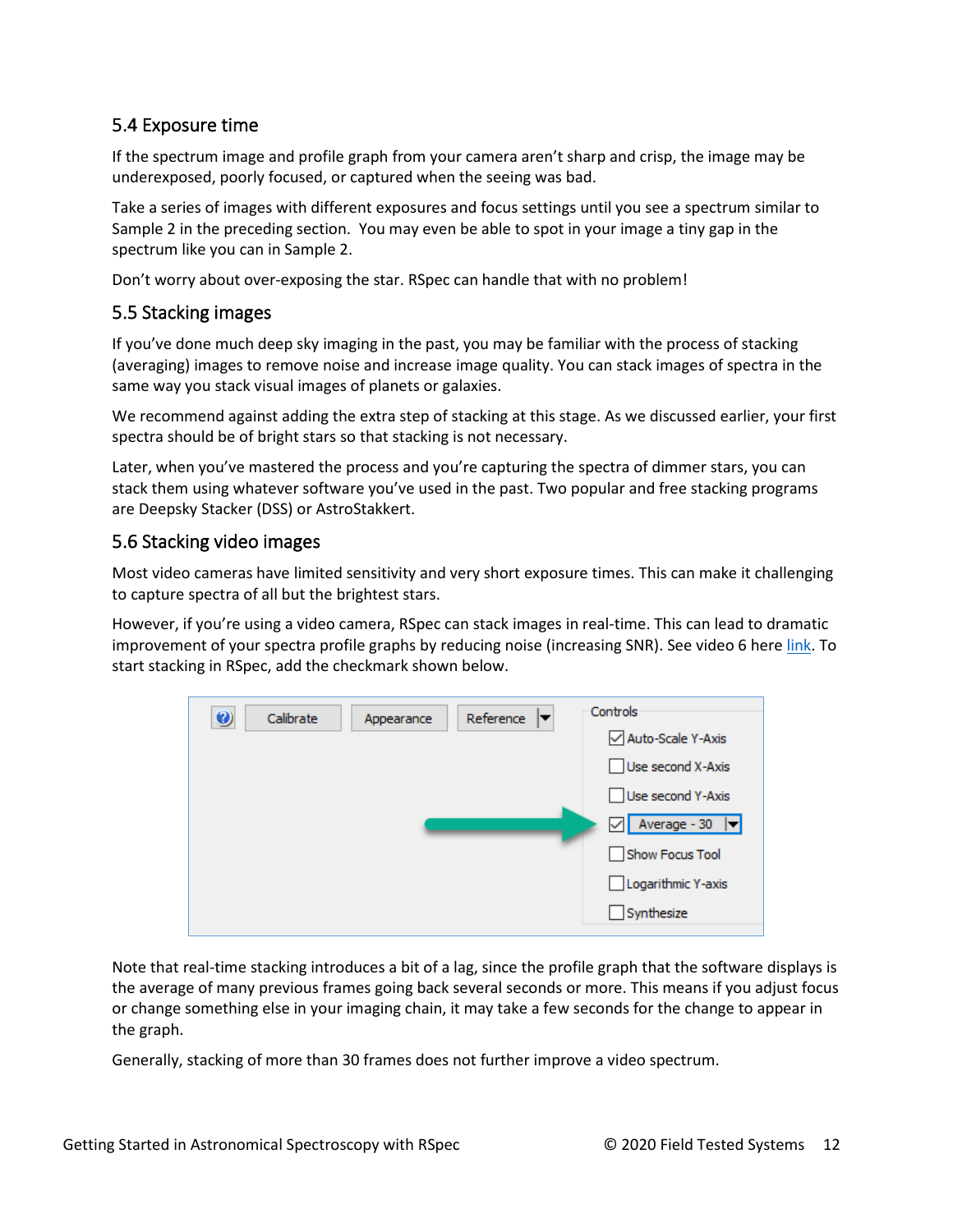### 5.7 Using the Histogram tool if you aren't seeing your star and spectrum

If you're not seeing any stars or any spectra (or if they're hard to see) on the left hand side of the RSpec screen, try adjusting the image contrast with the RSpec **Histogram** tool. Open the tool by clicking on the icon shown below:



On the Histogram screen that appears (below), put a checkmark next to "Entire Image" and then click the "Auto-stretch" button:

| <b>M</b> Histogram - (Screen Only)       |               | × |
|------------------------------------------|---------------|---|
|                                          |               |   |
|                                          |               |   |
| Auto-stretch<br>$\sqrt{\ }$ Entire image | □ Live Update |   |

The above steps will adjust the display on the screen to show your image with the best contrast, and may reveal additional stars and spectra that were previously not visible.

After the Histogram screen has stretched your image, you should be able to see your target star and spectrum. You can also fine tune your image's contrast by manually dragging the blue sliders on the window above.

Note that the histogram screen adjusts the screen view only, not your data.

When you can see your target star and spectrum, bracket the star with the orange lines as described previously. Then, remove the checkbox from the "Entire Image" option on the histogram screen. This will speed up RSpec by restricting the amount of the image it's processing.

For more details on using the RSpec histogram screen, watch video 10 at thi[s link.](https://www.rspec-astro.com/more-videos/)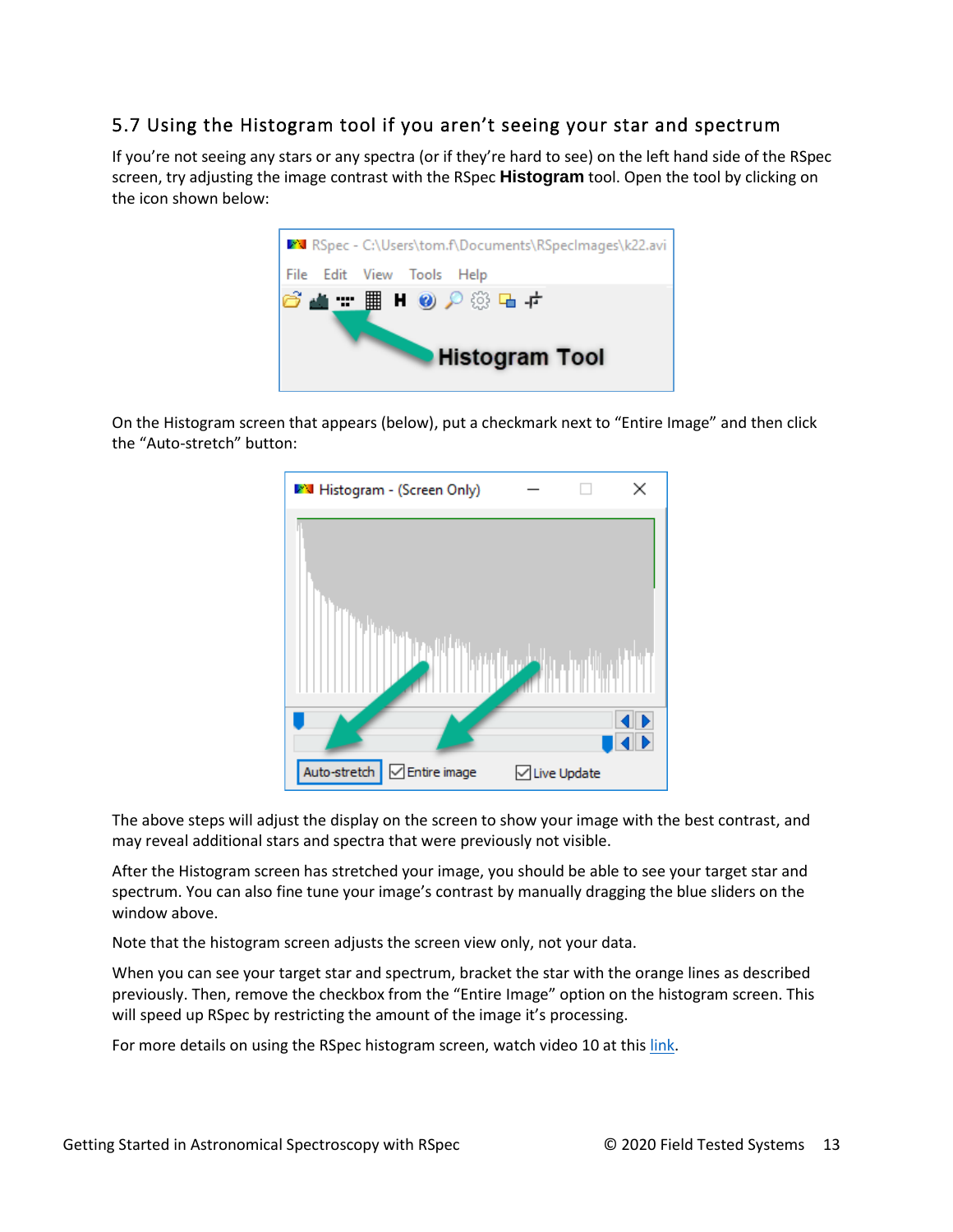### 5.8 Focusing

Poor focus can also be the source of "fuzzy" spectra whose profile graphs may not show clear emission or absorption features.

Begin your imaging session by adjusting your focus so that the star is a small compact circle in the image. If your seeing is bad (high winds, etc.) you may not be able to achieve a small, compact circle. In that case, you may have to wait for a calmer night.

When you've focused on the star, the spectrum will still be a tiny bit out of focus. See Sample 2 in an earlier section of this document.

Fine-tune your image by taking repeated images and adjusting your focus so that the *spectrum* in the image has sharp points at the left and right ends, and is as narrow (from top to bottom) as you can get it.

For best results, experiment by making small changes in focus and observing the profile graph on the right side of screen. *Your goal is for the features (like the dip on the Hydrogen beta absorption line) in the profile graph to be as deep as possible*. This will indicate you've achieved optimal focus*.*

#### 5.9 Measuring exposure levels

After you've fine-tuned your focus, you can check your exposure levels.

To measure your exposure levels, click the **Pixel Map** button, as shown below:



Watch video 27 at thi[s link](http://www.rspec-astro.com/more-videos/) to see how the Pixel Map works.

Also watch the first 1:20 of video 31 on the same page. And if you're using a color camera, see video 37 and 38.

If you're using a FITS camera, be sure to go to the **Options** screen and set RSpec for 32 bit processing when using the pixel map. This will allow you to see the full 0 to 65,535 range of pixel values.

The key to the pixel map is that you want the maximum values of the spectrum portion of the image (ignoring the star) to be about 40% to 80% of the full well-depth of your camera. Full well depth on FITS cameras is 65,535. Full well depth on most other cameras (including video) is 255.

Don't worry if your star is over-exposed. You can use the measure lines later on the graph to determine the exact center wavelength of the peak.

It's worth spending some time experimenting with focus and exposure times as we've discussed. Unless you have good exposure levels and good focus, your spectra may be too noisy for you to clearly see the dips and peaks (absorption and emission features) necessary to calibrate and extract scientific data.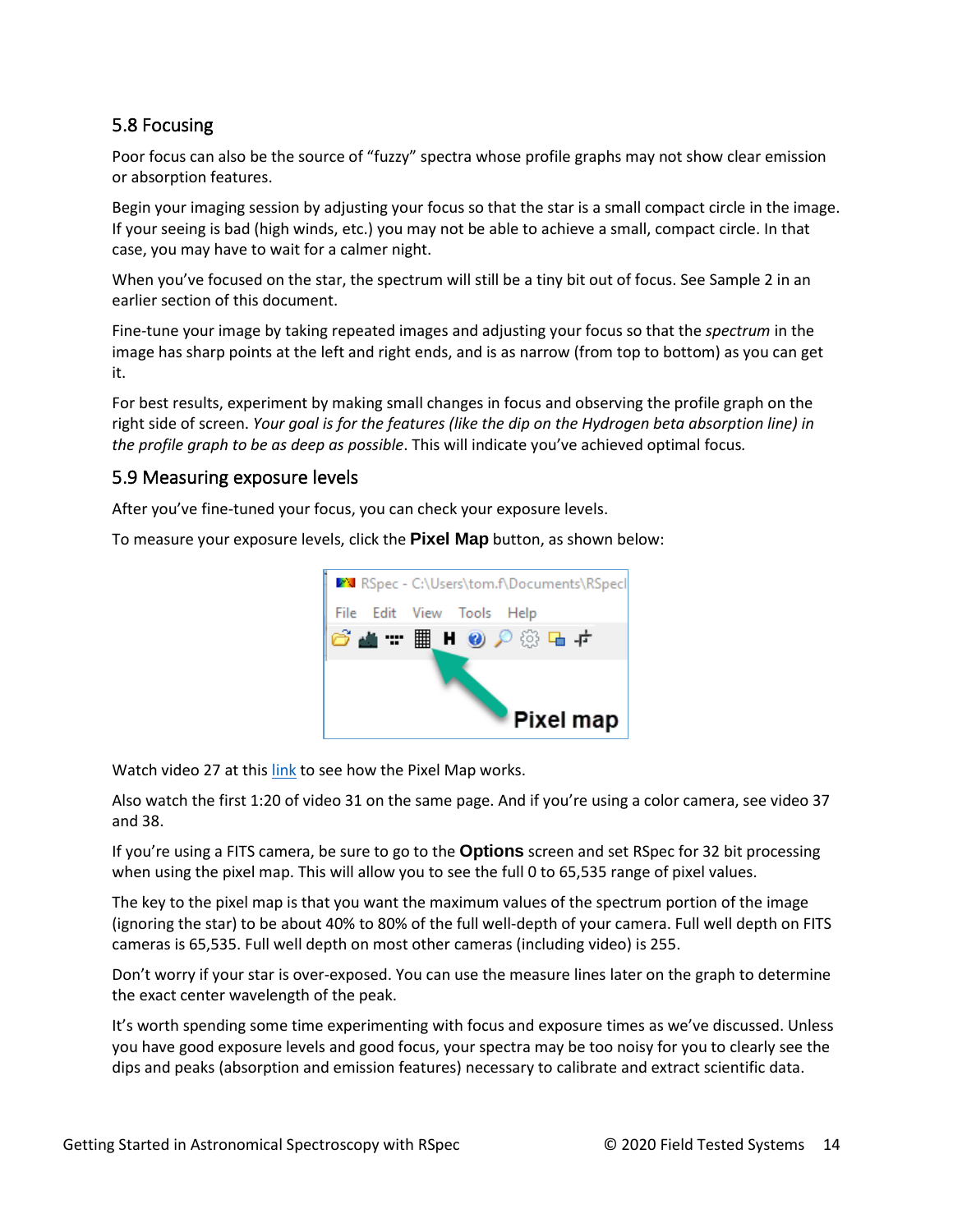### 5.10 Tracking

As in deep sky imaging, to avoid smearing on all but the shortest exposures, it's important that your telescope/camera track the stars as they move in the sky.

However, RSpec introduces an exception to this rule. To explain why, we'll need to get a bit more technical for a moment. When converting your spectrum image to a profile graph, RSpec restricts its attention to the region of the image between the orange lines, summing the intensity of all the pixels in each column of pixels within that region, as shown below:



Because RSpec is summing the pixel intensities in each column, it doesn't matter if your tracking error is *vertical* (which would smear the data vertically. RSpec is going to sum up the pixels in each column to arrive at the same total anyway. To assure the tracking error is vertical, you'd need to make sure your camera and grating are oriented properly.

But, actually, it gets even better than that. RSpec's Rotate screen has a de-slant feature that will internally rotate an image even if the tracking error isn't exactly vertical. See video 19 at this [link,](https://www.rspec-astro.com/videos/NewFeatures6/NewFeatures6.mp4) starting at 2:07 for how this works.

The **Slant** feature in RSpec is especially valuable if you're using a DSLR on a stationary tripod with no tracking.

*Note:* We still encourage you to work at getting the best tracking you can on your telescope or DSLR. Each time you process an image (changing pixels by rotating or de-slanting) you may be degrading the data somewhat. In most cases, the impact of this is minimal, if visible at all. But as you move up to more advanced processing, it may become more significant.

#### 5.11 Insufficient dispersion

A lack of visible features in the spectrum will also occur if the spectrum is not long enough from end to end. The length of the spectrum is determined by how far your grating is from the sensor, the level of zoom on a DSLR (if you're using an objective grating), and the lines/mm of the grating itself.

If you mount your grating according to the numbers provided by our calculator (see Section 2 above), your dispersion will be in the correct range.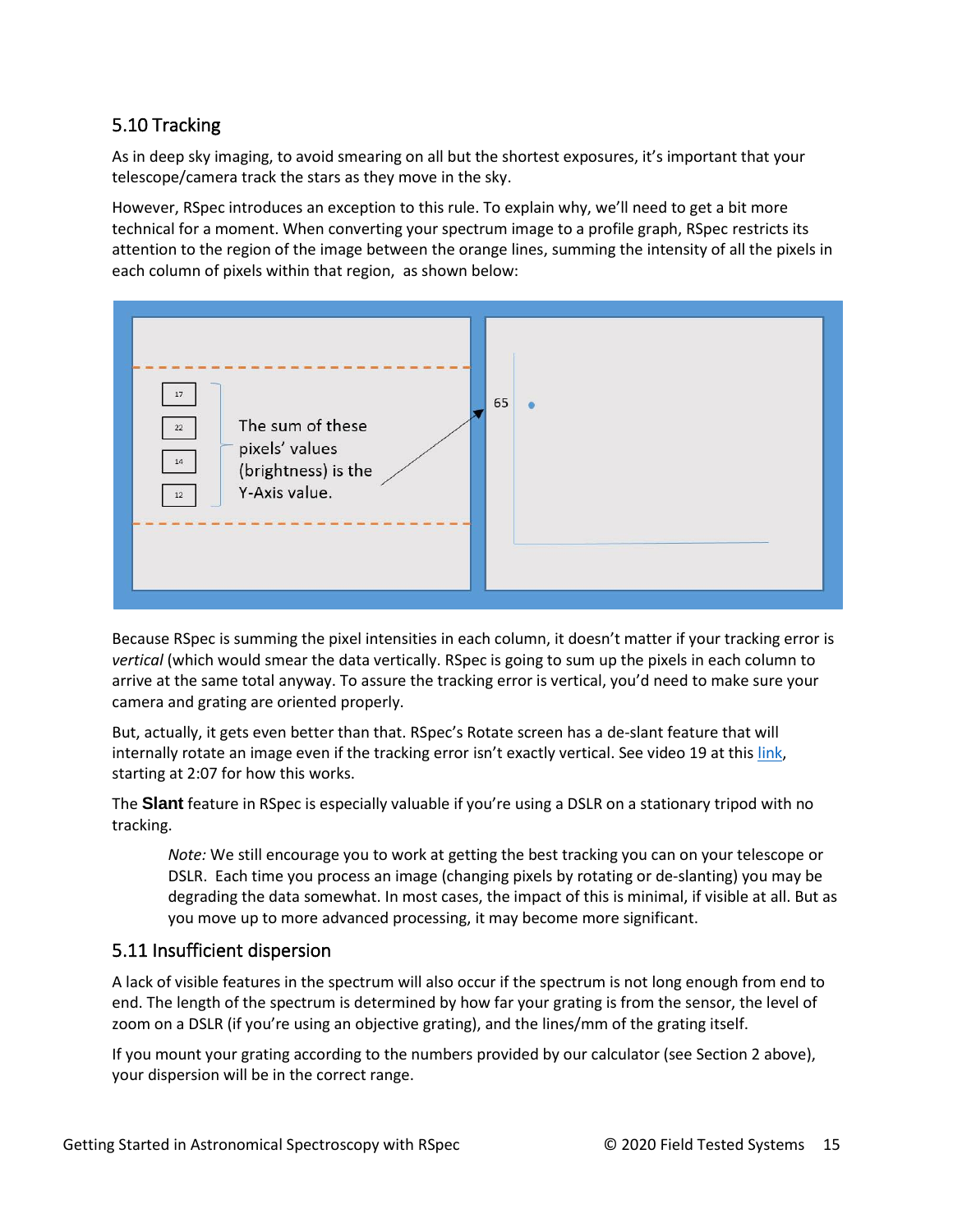To double check that you have a workable dispersion, examine the spectrum image or profile graph. A good general rule of thumb is that length from end to end of the spectrum should be in the range of about 225 to 400 pixels, as shown below:



If the spectrum is too spread out (meaning a low "Angstroms/pixel" value), it will be too dim or noisy, because extra exposure time is necessary to capture the more spread out spectrum.

But if the spectrum isn't sufficiently spread out (the Angstroms/pixel value is too high), the spectrum may not be sufficiently spread out to reveal the dips and peaks.

If your spectrum isn't approximately the length described above, use the calculator on our site to determine the proper mounting distance. (For DSLRs with objective gratings on the lens cap threads, you would simply adjust your zoom lens to change the length of the spectrum.)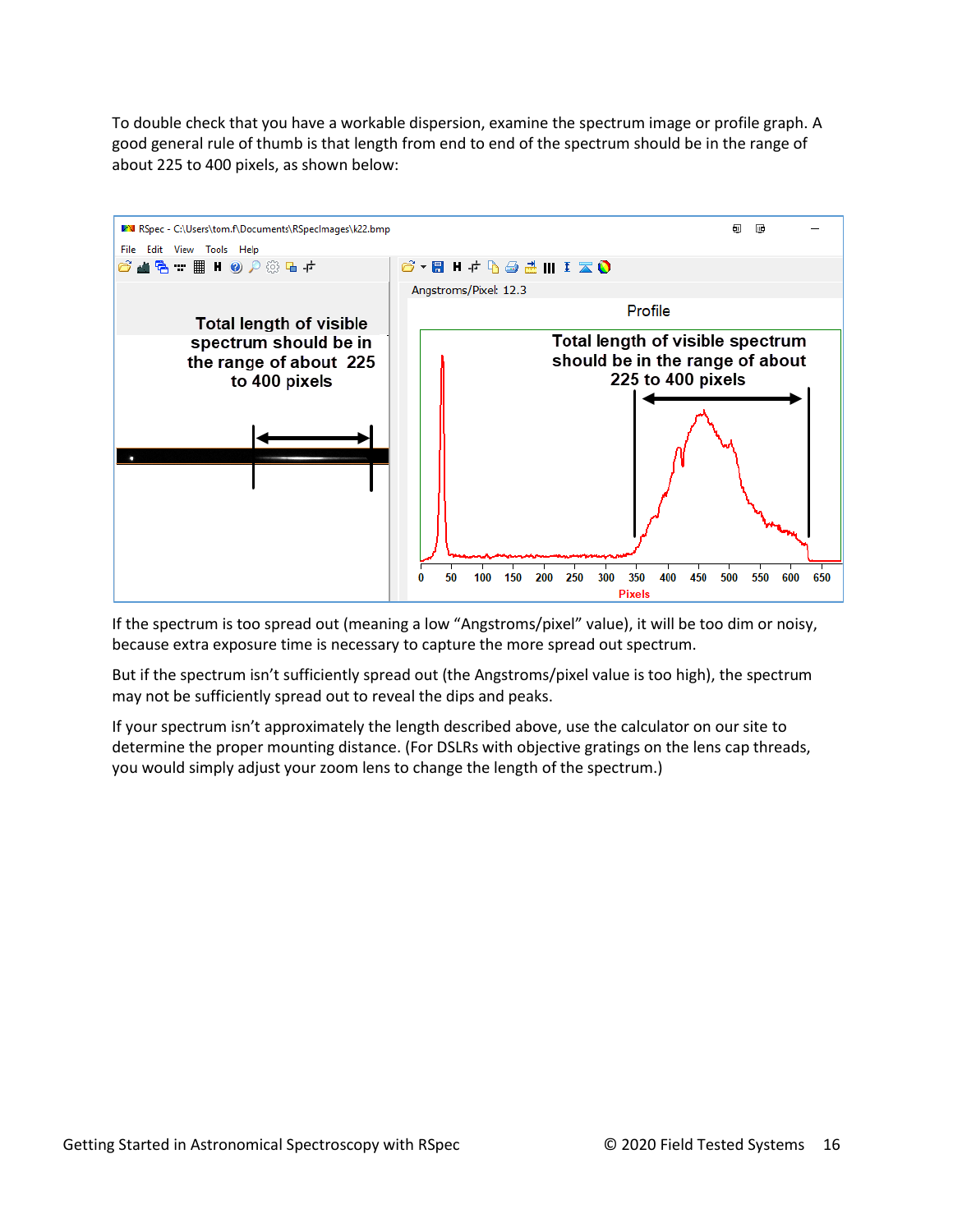# 6 Calibrating a spectrum

## 6.1 Scientific data

When you first capture an image, the x-axis on the profile graph is in "Pixels" as shown below:



In the above example, the maximum x-value is about 650 *pixels* because that's the *width* of our camera sensor in pixels.

In order to do any science with your data, we need to change the x-axis units from "Pixels" to "Angstroms."

This process is called "Wavelength Calibration."

Calibrating your spectrum is a simple process if you use a star's Hydrogen Balmer lines. That's why we recommended earlier that you begin with a Type A star.

To see how to calibrate your spectra, please watch video 3 here: [https://www.rspec-astro.com/more](https://www.rspec-astro.com/more-videos/)[videos/.](https://www.rspec-astro.com/more-videos/) Basically, the calibration process consists of two steps:

1. Tell RSpec in which pixel column the star appears. (This corresponds to a wavelength of zero Angstroms and is at approximately 40 pixels in the diagram above)

Finding the star in the graph is, of course, easy. It's the big, sharp peak on the left.

2. Tell RSpec in which pixel column the Hydrogen Beta dip appears – approximately 440 in the diagram above.

Finding the Hydrogen Beta absorption feature can be a bit hit or miss the first time you do it. It will be the sharpest deep dip. It is usually – but not always – to the left of the broad peak. This process is further discussed in section 6.3.

With the above two pieces of information, RSpec can convert the x-axis scale in the profile graph from pixel columns to Angstrom wave lengths.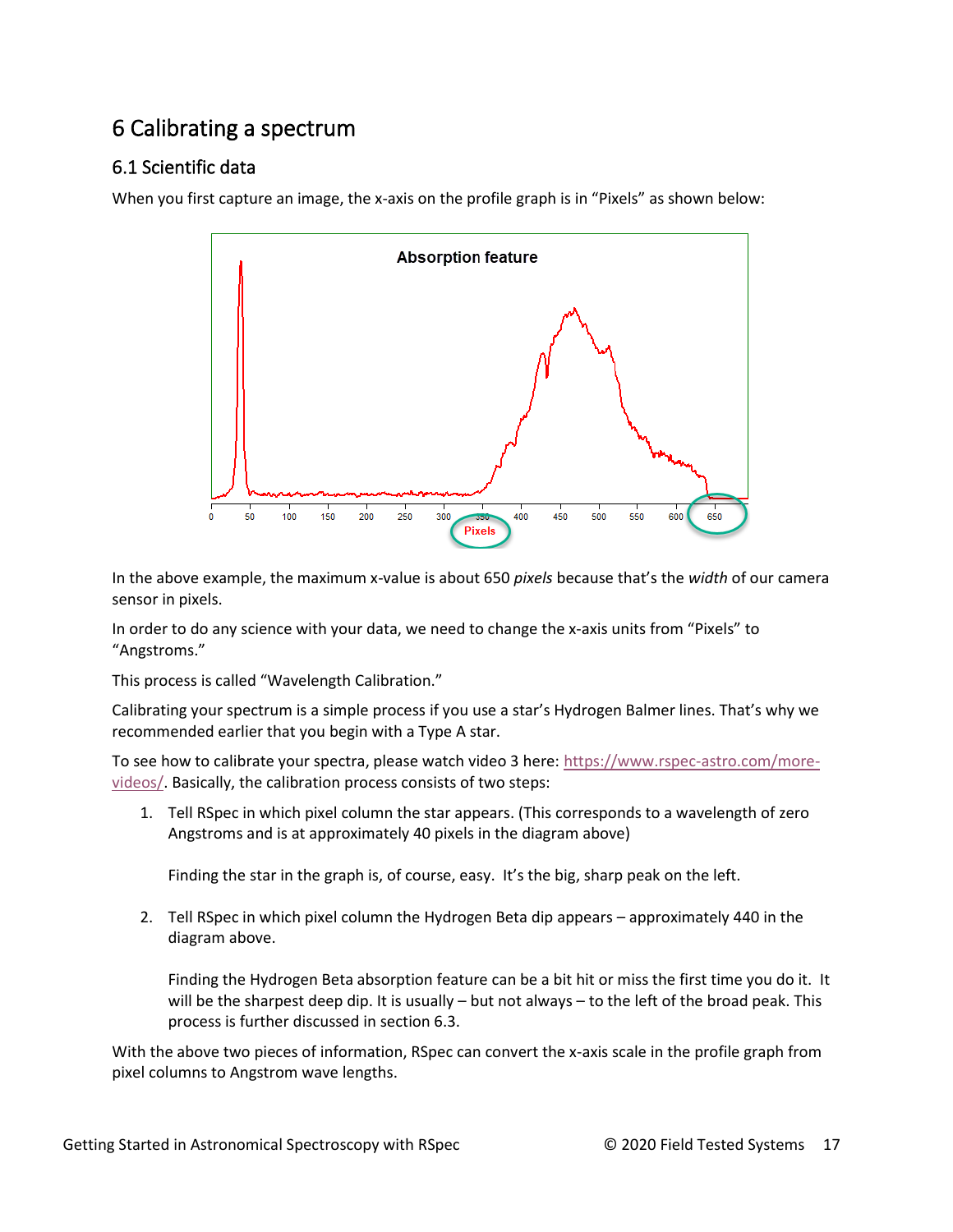After you have calibrated the spectrum of a Type A star, RSpec can apply that calibration information to calibrate *any* spectrum that was captured using the identical configuration of imaging equipment. (This is why we suggest that you firmly secure the Star Analyser once it is properly aligned.) This procedure is called "One Point Calibration" and it's almost like magic because it allows you to calibrate stars *about which you know nothing*. For details on One Point Calibration, please watch video 24: [link.](https://www.rspec-astro.com/more-videos/)

If you're using a slit spectrometer, see videos 29 (and in some cases, video 20) at thi[s link](https://www.rspec-astro.com/more-videos/) for information on using RSpec to calibrate slit spectra.

### 6.2 Confirming your calibration

If your grating is positioned properly, the Angstroms/Pixel value displayed above the Profile Graph will be between approximately 8 and 15, as shown below.



If the value you see on your screen isn't in the proper range, refer to sections above that discuss grating placement and dispersion.

After you've calibrated your spectrum, you can confirm your results using the **Element Library**.

For this next step, you must be able to see absorption features in the profile graph. If they aren't visible, please refer to the previous sections that discuss image quality, focus, tracking, and exposure levels.

Click the toolbar button that looks like jailcell bars, as shown below:



The window below will appear. Put a checkmark next to Hydrogen Balmer: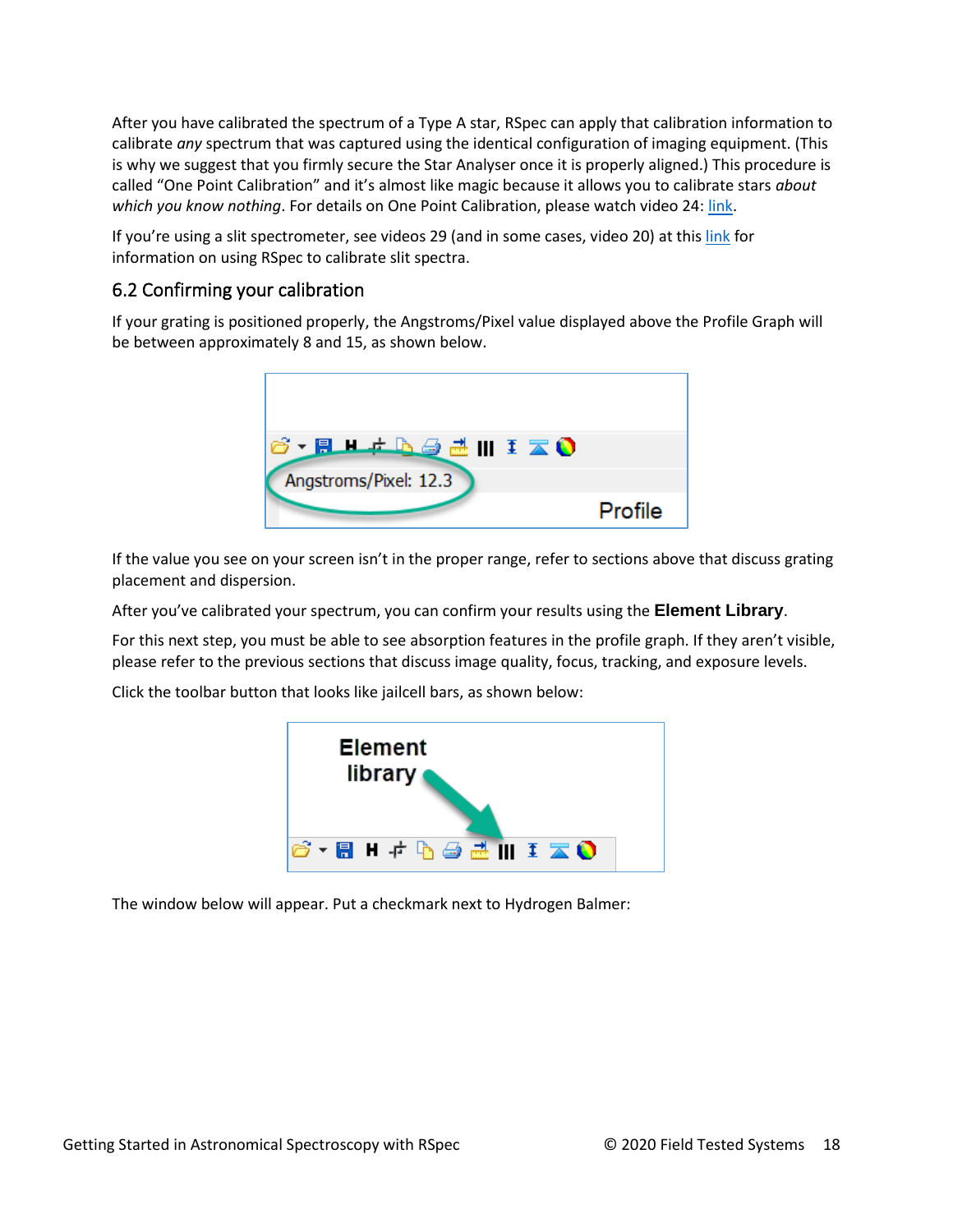| <b>V</b> V Elements                                                                                  |                           |                     | × |
|------------------------------------------------------------------------------------------------------|---------------------------|---------------------|---|
| Elements                                                                                             | Details                   |                     |   |
| Argon<br>Calcium<br>Carbon Stars<br>Comets<br>Fraunhofer<br>H2O<br>Helium<br><b>⊠Hydrogen Balmer</b> | Iron and Magnesium        |                     | ۸ |
| Krypton<br>Laser                                                                                     |                           |                     | v |
| Select All                                                                                           |                           | <b>UnSelect All</b> |   |
| $\bullet$ $\overline{Z}$                                                                             |                           | Close               |   |
|                                                                                                      | <b>Show Balmer Series</b> |                     |   |

A profile graph like the one below will appear. This particular screen-capture contains the profile (in red) of Vega displayed with the Hydrogen Balmer reference lines (in blue.)

Notice that the blue reference lines go through dips in the red data lines! This indicates that you have successfully performed wavelength calibration.



### 6.3 Correcting your wavelength calibration if necessary

Suppose you have just done a wavelength calibration on your spectrum, as described above. But then, when you compare the Element reference lines (in blue), it doesn't look like the screen above. Instead, the blue reference lines don't go through the features in the spectrum's profile (in red).  $\bigodot$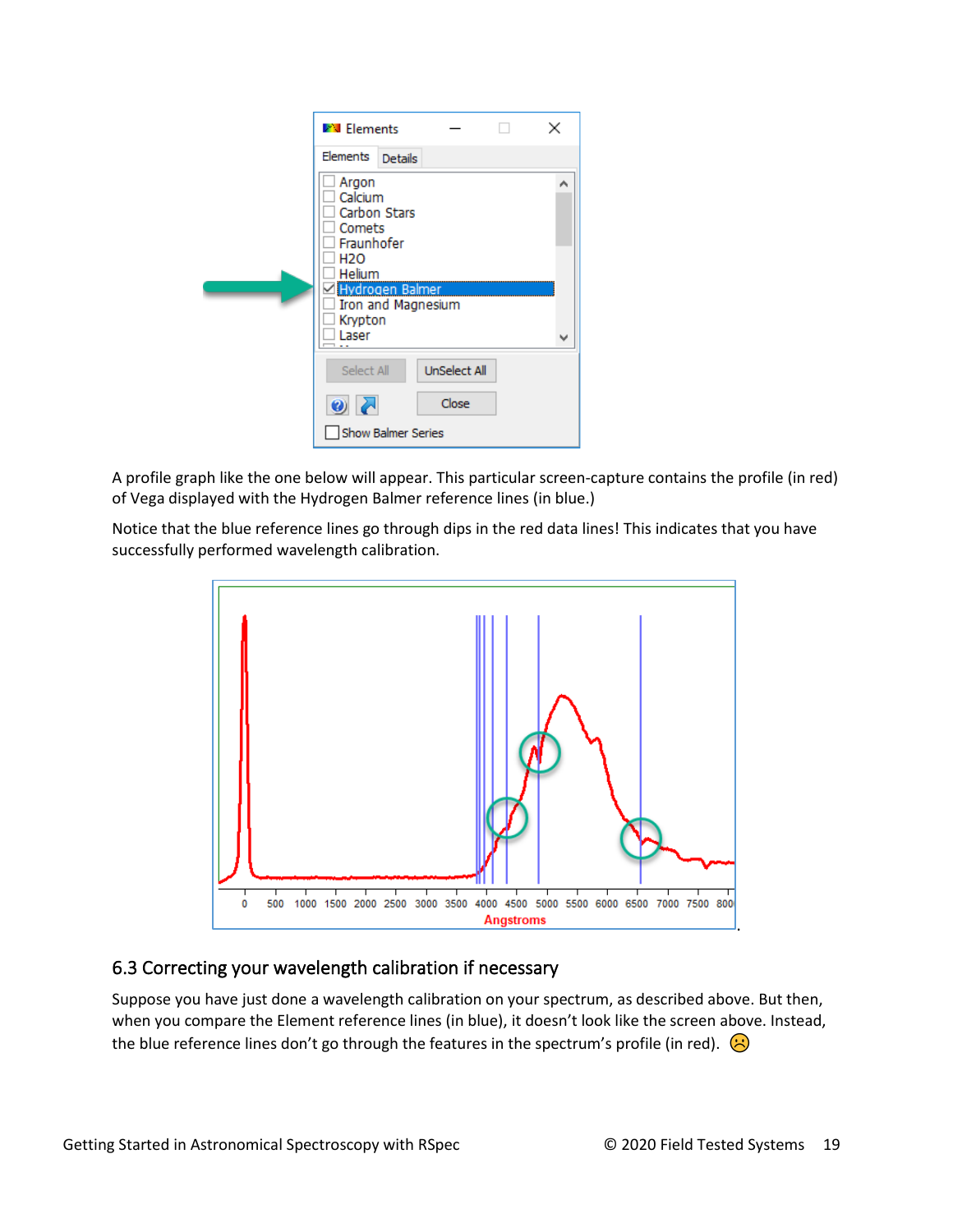This means that you probably didn't identify the correct absorption feature (dip) in the spectrum as your Hydrogen Beta. RSpec has a clever tool to help you locate the Balmer lines in your spectra. For details, see this video[: link.](http://www.rspec-astro.com/videos/OnePointBalmer/OnePointBalmer.mp4)

# 7 What next?

This manual has shown you the simple steps to get started capturing and processing spectra.

The Star Analyser User's Manual also has some helpful information and a great FAQ: [link.](http://www.patonhawksley.co.uk/resources/Star_Analyser_100_Instructions_v1-6.pdf)

Once you are comfortable capturing the spectra of a bright Type A star, there are lots of exciting projects you can do.

Below are some examples.

#### 7.1 Make a catalog of star types

Professional astronomers classify stars into one of several types. The common star types are identified by one of the letters in: OBAFGKM.

A good first project is making a visual catalog of star types.

To see an example of a catalog of star types that was created with just a video camera, see this [link.](https://www.rspec-astro.com/sample-projects/#OBAFGKM)

This is a straightforward project. You'll need to make a list of stars of each type that are high in the sky during your observing sessions. Capture the images and then calibrate them using the RSpec One Point Calibration process. Finally, use RSpec's File, Export Profile menu option to export each star's color synthesized spectrum profile to a separate file. Finally, stitch all the exported files into one image using a program like Photoshop or Microsoft Word.

See Appendix I in the Star Analyser 100 manual at this [link](http://www.patonhawksley.co.uk/resources/Star_Analyser_100_Instructions_v1-6.pdf) for a list of bright stars broken down by spectral types.

#### 7.2 Determine approximate star type and star temperature

By comparing the spectra profile curves in RSpec to professionally calibrated curves, you can determine the approximate star type and thus its approximate temperature.

Before you make the comparison, you need to remove the effect from the fact that your camera is more sensitive to green than blue or red light. This process is call "instrument response calibration" and is documented in videos 15 and 30 at thi[s link.](https://www.rspec-astro.com/more-videos/)

#### 7.3 Observe Wolfe-Rayet stars

Wolf-Rayet stars have fascinating *emission lines* that appear as peaks in your spectrum. These are late stage stars that are pretty bright and easy to capture. For an example, see thi[s link.](https://www.rspec-astro.com/sample-projects/#wolf) For a helpful list of the brightest Wolfe-Rayet stars, see Appendix II in the Star Analyser 100 manual. [\(link\)](http://www.patonhawksley.co.uk/resources/Star_Analyser_100_Instructions_v1-6.pdf) HD192103 is frequently visible in the Northern hemisphere for example."

### 7.4 Monitor variable stars

You can easily observe the change in temperature and spectrum of variable stars as they change in magnitude. For example, here's an animation of LL Lyrae as it changes over a just a few hours, as captured with a 4" refractor: [http://www.rspec-astro.com/sample-projects/#lyrae.](http://www.rspec-astro.com/sample-projects/#lyrae)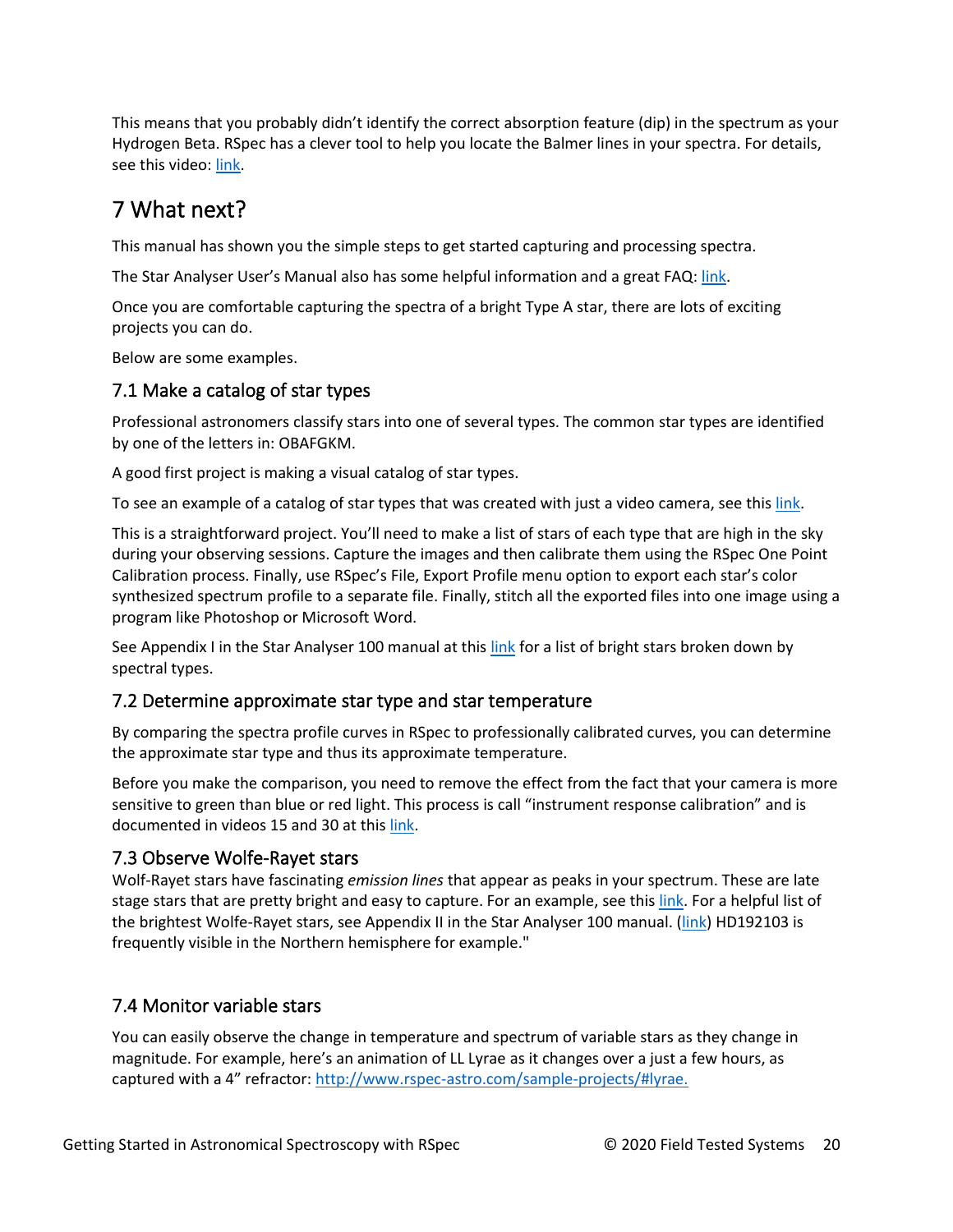## 7.5 See rapid changes in transient phenomena

Novae and supernovae often have fascinating spectra that change over a short period of time. The scientific community needs early spectra and monitoring of these objects. Most supernovae will be too dim (once you've lost 5 or 6 magnitudes of light due to spreading it out into a spectrum.) But keep your grating handy, because every so often a bright supernova makes an appearance. These can be fascinating to observe spectroscopically. See [link.](http://www.rspec-astro.com/sample-projects/#supernova)

Are you wondering how supernovae are classified? It's done with their spectra. See this terrific graphic that shows the spectroscopic differences between supernovae types[: link.](http://supernova.lbl.gov/~dnkasen/tutorial/graphics/sn_types.jpg)

### 7.6 Exoplanets, anyone? No? How about the cosmological red shift?

Unfortunately, the Doppler shifts caused by exoplanets on their host star are in the sub-Angstrom range, far smaller than even most expert amateurs can measure using expensive equipment. However, the cosmological red shift of a quasar that is billions of light years away is large enough to easily observe: [link.](http://www.rspec-astro.com/sample-projects/#3c273)

### 7.6 ET, anyone? Detect the Methane atmosphere of Neptune and Uranus

The search for ET includes using spectroscopy to study the spectra of exoplanet atmospheres. Exoplanets are far too dim for us to do such a study with our modest amateur equipment. However, with a Star Analyser you can detect the atmosphere of a planet in our own solar system.

Neptune and Uranus are visually small enough that they act as point sources. This means that you can capture their spectra using a slit-less Star Analyser. You then subtract out the spectrum of a sun-like star, to yield the spectrum of the planet itself[: link.](http://www.rspec-astro.com/sample-projects/#methane) It's not difficult to detect the Methane on these planets with a Star Analyser.

### 7.7 Bright, broad-lined emission line stars

P Cygni is a Blue Supergiant and is one of the most luminous stars in the Galaxy. It is famous for the characteristic spectrum line profile which bears its name – an emission line paired closely with a blue shifted absorption line.

Most of the spectra we've discussed so far have *absorption* features rather than *emission* features. P Cygni is a great examples of a star that shows strong emission spectra and that is accessible with a smaller telescope and a Star Analyser. Check out Wikipedia or another source to understand why these stars have their unique features.

Unfortunately, only the red emission P Cygni feature can be detected in a low resolution spectrum. The blue shifted absorption line can't be observed with just a Star Analyser. It requires a high resolution spectrometer (with a slit) to be detected. But the Hydrogen and Helium emission lines are clearly visible using just a slit-less Star Analyser on P Cygni.

If you're in the Southern hemisphere, you can observe the P Cygni-type star Gamma 2 Velorum to see the same type of features.

The scientific community has several ongoing initiatives that involve using spectra collected by amateurs. See the AAVSO Spectroscopy section [\(link\)](http://basebe.obspm.fr/basebe/) or the BeSS database (link).